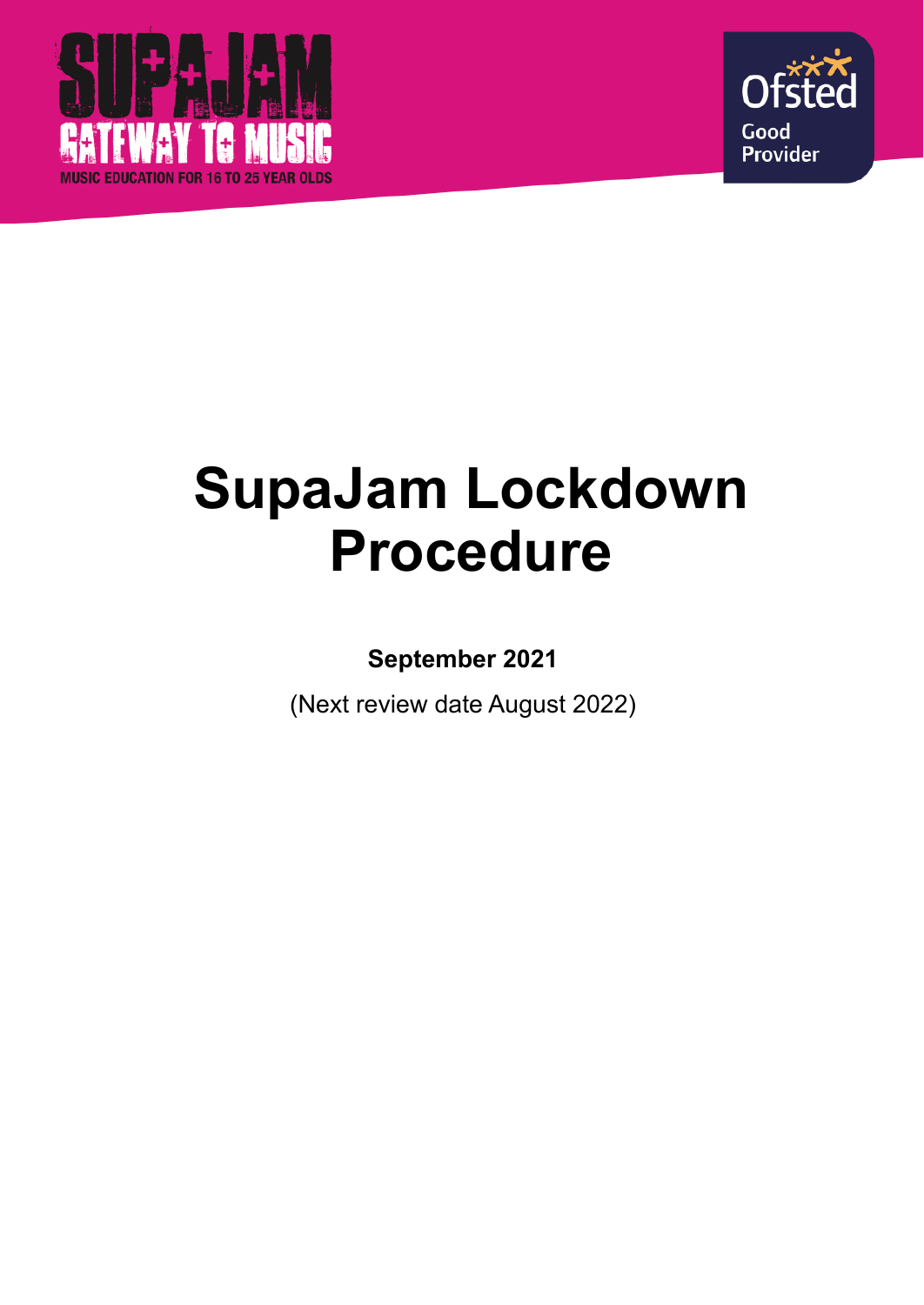### **Introduction:**

SupaJam implements this policy as a reactive procedure in the unlikely occurrence the college needs to be shut down and made inaccessible from the outside or evacuated completely, ensuring the safety of all pupils and staff.

Lockdown procedures may be activated in response to any number of situations, but some of the more typical might be:

- A reported incident / civil disturbance in the local community (with the potential to pose a risk to staff and pupils in the school);
- An intruder on the college site (with the potential to pose a risk to staff and pupils);
- A warning being received regarding a risk locally, of air pollution (smoke plume, gas cloud etc.);
- A major fire in the vicinity of the college;
- The close proximity of a dangerous animal roaming loose.

### **Lockdown drills and preparation**

Lockdown Drills are held once a term. Lockdown drills are logged and followed by a meeting between the SupaJam Centre Manager and the Safeguarding Manager in both Swanley and Canterbury.

### **Lockdown Marshals**

Lockdown Marshals have received internal training with regards to procedures in the event of a Lockdown. At each building there are designated Lead Lockdown Marshals.

### **The Lead Lockdown Marshals for SupaJam (Swanley) are as follows:**

### **The Base:**

- 1. The Centre Manager, Sammi Hastie
- 2. The Safeguarding Manager, Jules Abrams
- 3. The Senior Administrator, Charlotte O'Brien

### **The Hub (formerly the Pru):**

4. The EHCP Administrator, Rebecca Browse (or in her absence, The Achieved Programme Teacher, Riannan Morris).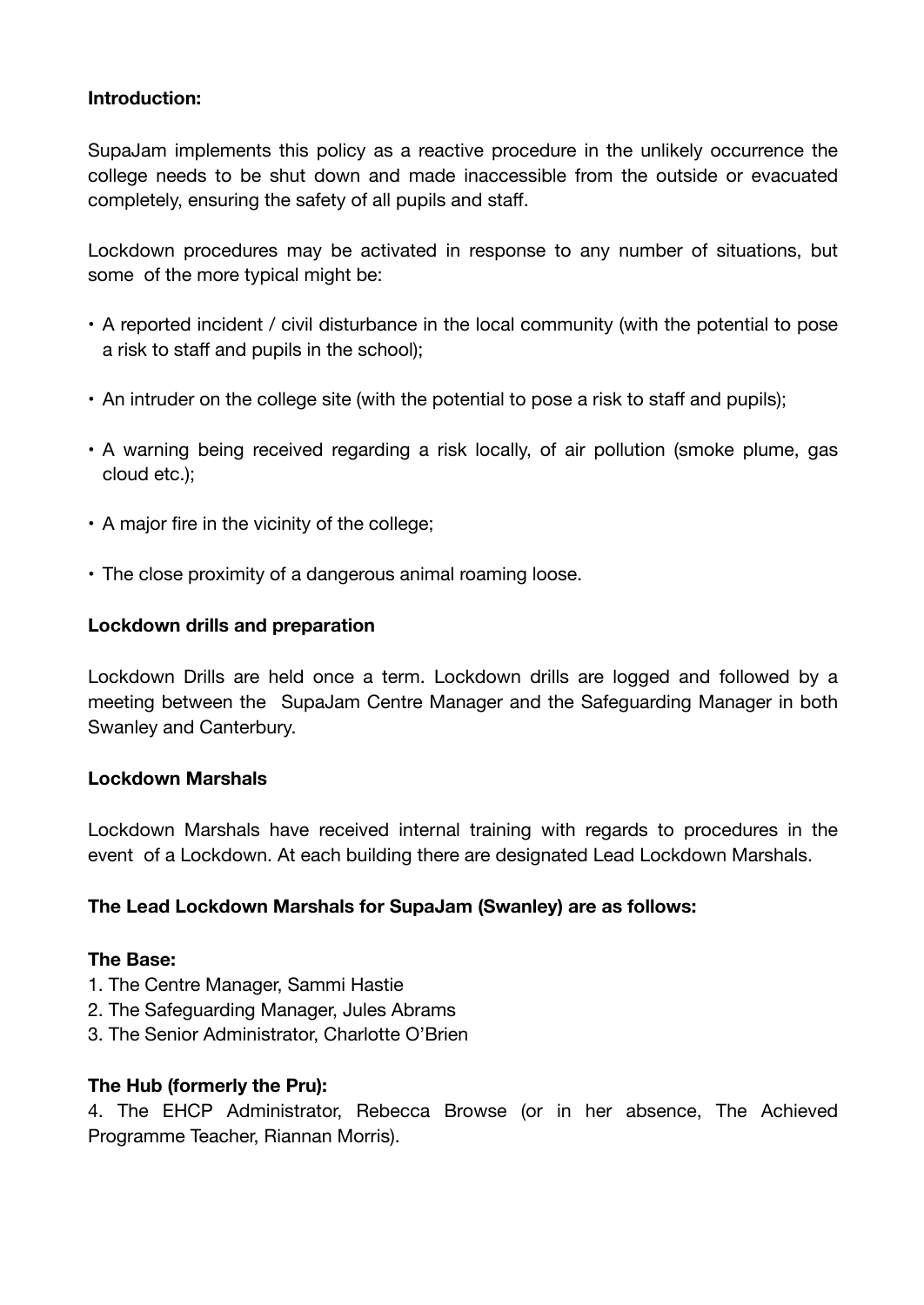### **The House:**

5. The Pastoral Support Practitioner, Chelsea Evans.

## **The Lead Lockdown Marshals for SupaJam (Canterbury) are as follows:**

- 1. The Centre Manager , Johnny Fairbrother
- 2. The EHCP Administrator and SALT Practitioner, Lucy Berrington

In the event that any of the above staff are unavailable during a Lockdown, any available member of SLT or another manager will replace that member of staff and their designated area/ responsibilities.

### **How to trigger the Lockdown Procedure:**

Any member of staff can trigger a lockdown or an evacuation. Please use the walkie talkies (located in every teaching space) on channel 5 and clearly state the word 'lockdown'.

Please also send a message in the SupaJam Staff Lockdown WhatsApp group. Staff from Orchards Academy will then also receive a notification so they can trigger their own lockdown procedure.

### **Responsibilities in the event of a Lockdown**

### **Teaching Staff:**

- Liaise with Lockdown Marshals where applicable;
- Blinds should be lowered/closed and students asked to sit under the desks or out of sight of windows and doors;
- Keep students calm;
- Staff and pupils remain in lockdown until it has been lifted by a senior member of staff / emergency services;
- Any students in the corridor, immediately call them into your room;
- Please close/lock your classroom door;

#### **Lockdown Marshals:**